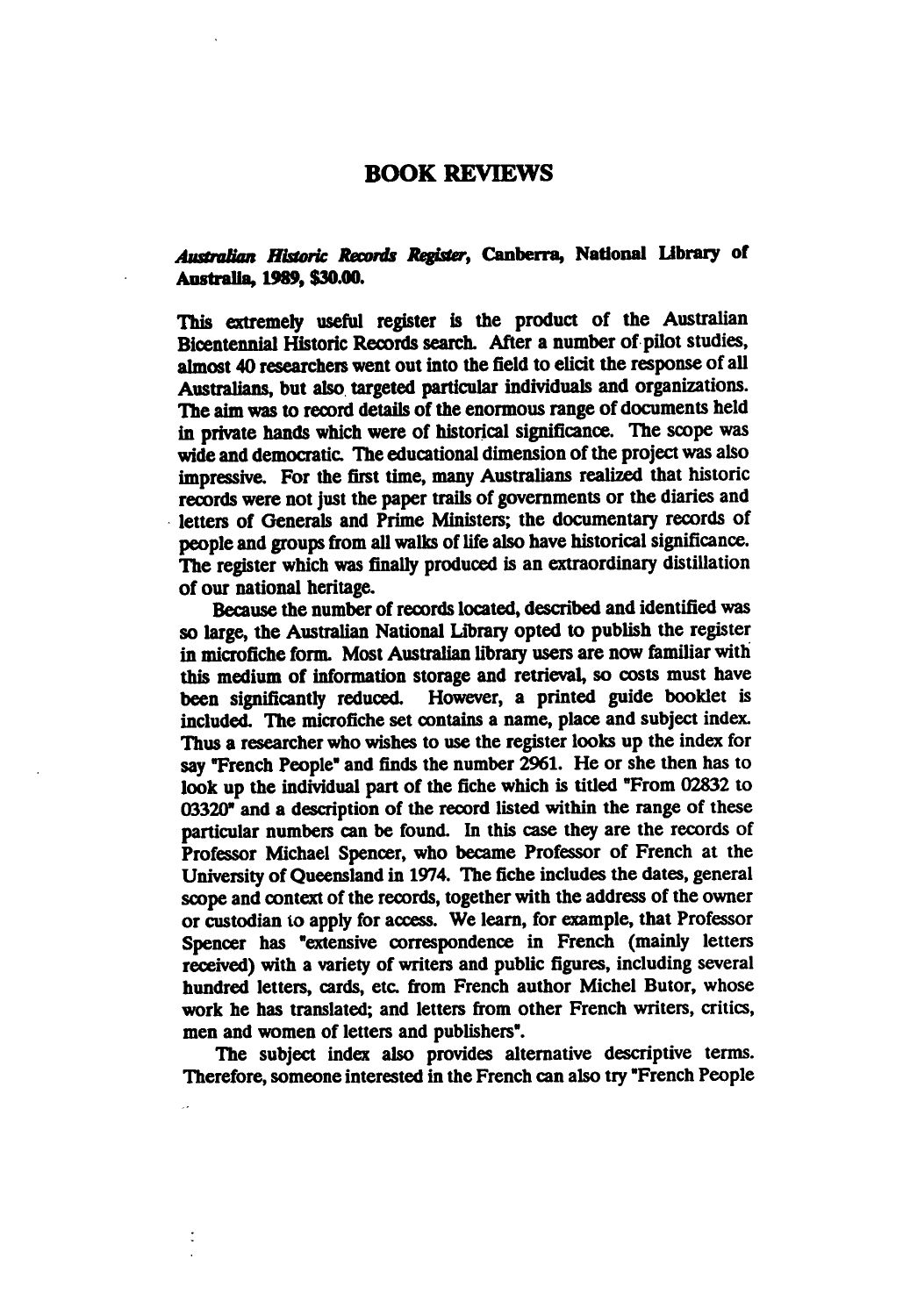in Australia"; ultimately the records listed under numbers 743,879,2711, 2812 and 3178, which are not listed under "French People", can be sought. There are some valuable Franco-Australian documents among them. The first (743) relates to the Taylor family for the years 1903- 1987. Among them are the records of the Clappier and Varcin families, who emigrated to Queensland, presumably in the early part of this century. Their property Valfleur is now called Fairlands. The next (879) lists the documents of the Veron family. Henry Veron emigrated with his brothers Robert and Eugène from Brittany in 1872. Among the Hume family records  $(2711)$  is a reference to "correspondence with Huon de Kerrilleau connections in Australia and France 1975-1988 and original documents relating to the Huon de Kerrilleau family in France in the eighteenth century". Number 2812 details Sophie Caplan's rich collection of Jewish community records (1900-1988) among which are interviews with Franco-Australian survivors of the Holocaust, together with "rare printed works on Jewish genealogy, chronology, holocaust studies in French, German, Yiddish, Hebrew and English."

Records relating to individuals are also listed. A scholar interested in the personal records of the French sculptor Albert Dubucand, for the period of his sojourn in Melbourne between 1890-1892, should consult the entry under number 03178. They are held by Mr Robert O'Donohue in Nambour, Queensland!

will not attempt to list records relating to other Francophone communities in Australia. Tantalising Franco-Australian cultural leads aside, this register will be of great use to anyone engaged in Australian historical research. The organisers and field officers of the record search, the Australian Bicentennial Authority and the Australian National Library deserve the commendation of all Australians for what they have achieved.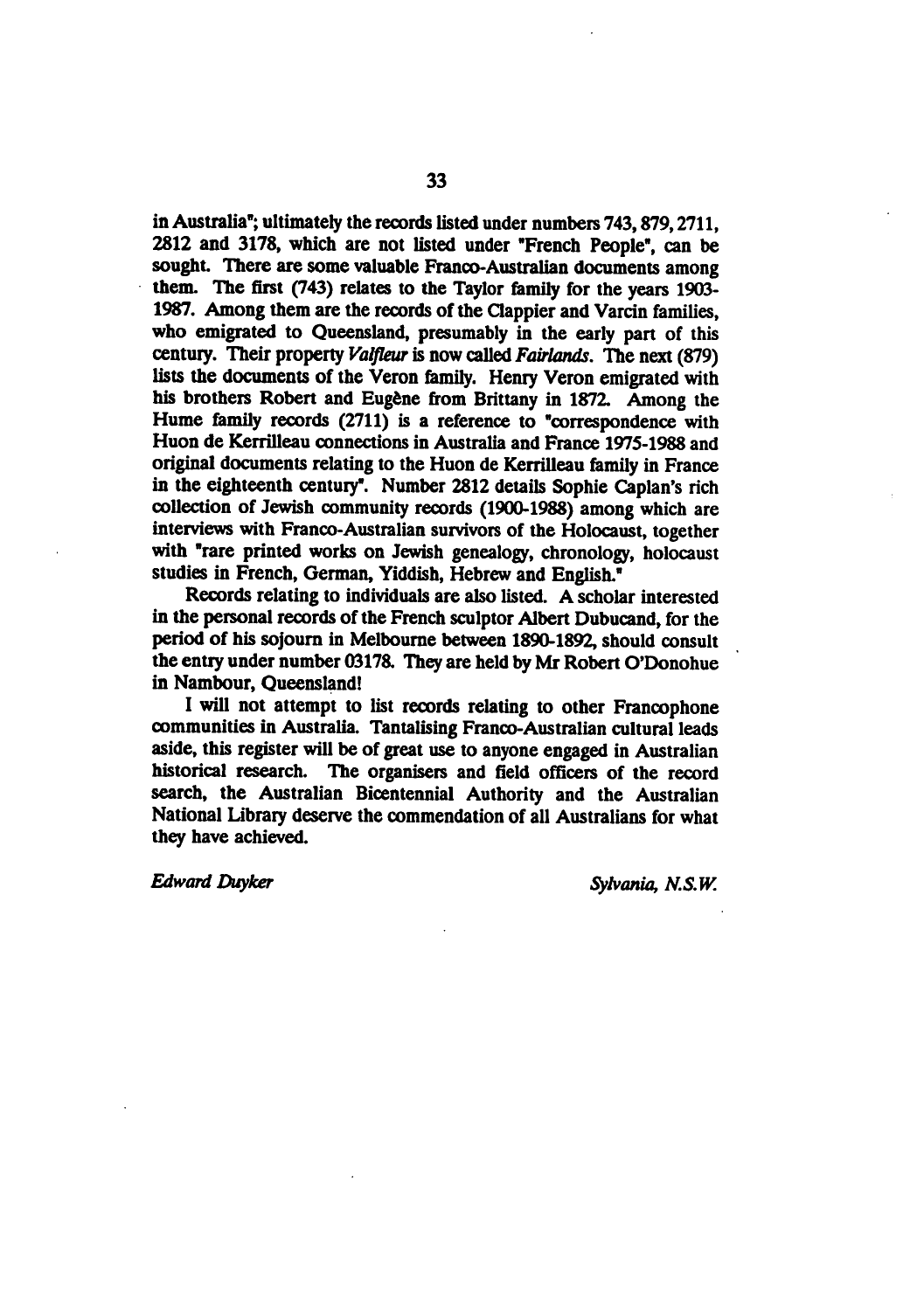Lynne Strahan, Private and Public Memory: A History of the city of Malvern, Melbourne, Hargreen/City of Malvern, 1989, 289 pp., illustrations, index

For those of Explorations readers who do not already know, the City of Malvern is a municipality in Melbourne's south-east. Between Prahran on its west and Oakleigh on its east, it stretches from Gardiner's Creek in the north (a boundary it shares with Hawthorn and Camberwell) to the vast asphalt of Dandenong Road which separate it from Caulfield. Private and Public Memory is not the first history of Malvern. As a child I often pored over J.B. Cooper's sober (1935) account of Malvern's municipal evolution, cloth-bound in royal blue. I can still close my eyes and picture the plates of dusty roads, bearded men and paddock views from the Town Hall. Cooper's prose was often as dry and dusty as the roads in some of the photographs in his book. For all his conservatism, Cooper bequeathed me a sense of historical reality. Lynne Strahan's fine book has breathed poetry into that reality. Hers is a local history remarkable for its ecological and feminist sensitivity, for its compassion and for its rich basis in personal experience of the municipality from the 1940s onwards. Dr Strahan retells the whole story, but not in conventional chronological manner. One of the great strengths of her book is that the author has adopted an innovative approach - exploring several historical themes in chapter form.

Reading this book, I was struck by numerous references to France, the French and French cultural influences which I feel are worth sharing. On page 44 there is a tantalizing reference to a Madam Touzeau and her "Malvern Orchestra". There are several mentions of soldiers in France during the First World War (see, for example, pages 52 and 162); Lady Stanley's "great French fête" of 1916 (page 55); the use of "French phrases" in a real estate advertising blurb of 1861 (page 57); the "Irish and French ethos" of the De La Salle brothers who established themselves in Malvern in 1912 (page 89); the "touch of continental sophistication" at Hadleigh Ladies College where the principals were assisted by Madame Lebeus and Mr Guenett (page 105); and Professor W.B. Crooke's "Anglo-French Academy" (page 106).

There are other fascinating connections. Dr Strahan writes of the "ever distinctive" Sacre Cœur convent which "eschewed competitive sporting fixtures and, in another expression of its indelible Frenchness, indulged in the games of Cache and Catte, which seem to have emanated from a fruitier tradition than Anglo-Saxon heartiness".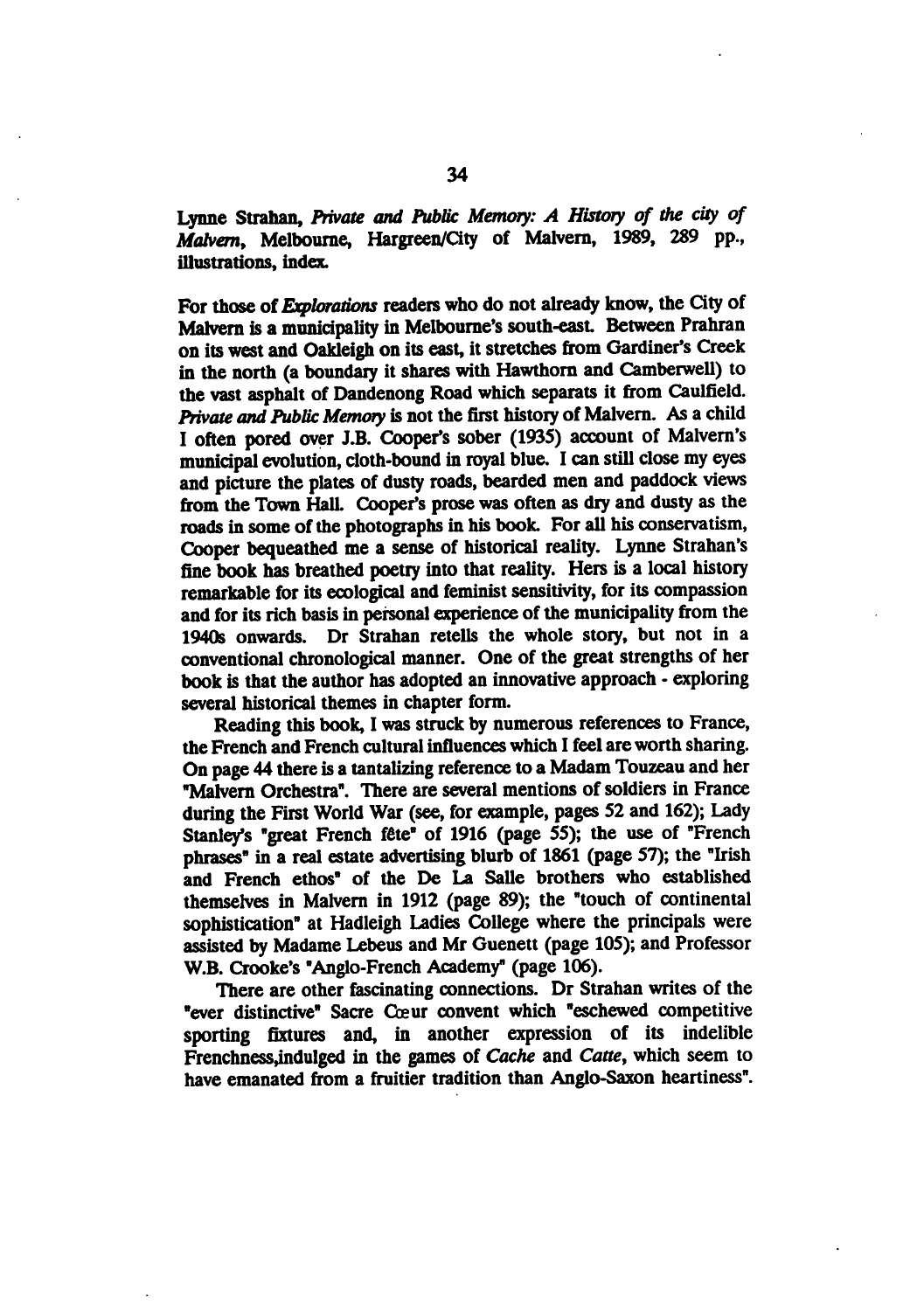She also touchingly recounts how, in 1920, girls at Korowa received a letter from a resident of Villers-Brettoneux "the French village, pummelled into virtual non-existence during the war, where many local youths were buried". In sharp contrast to these Francophile currents, in chapter 6 (which deals with Malvernian obsessions with all things British) Dr Strahan tells us that the local press blasted critics of Empire day, in 1912, as wishing to deprive children of their natural heritage and "teach them the lessons of the French Revolution".

Private and Public Memory is not about Franco-Australian cultural links, but it does allude to many unexpected influences. Those who simply want to learn about Malvern will not be disappointed.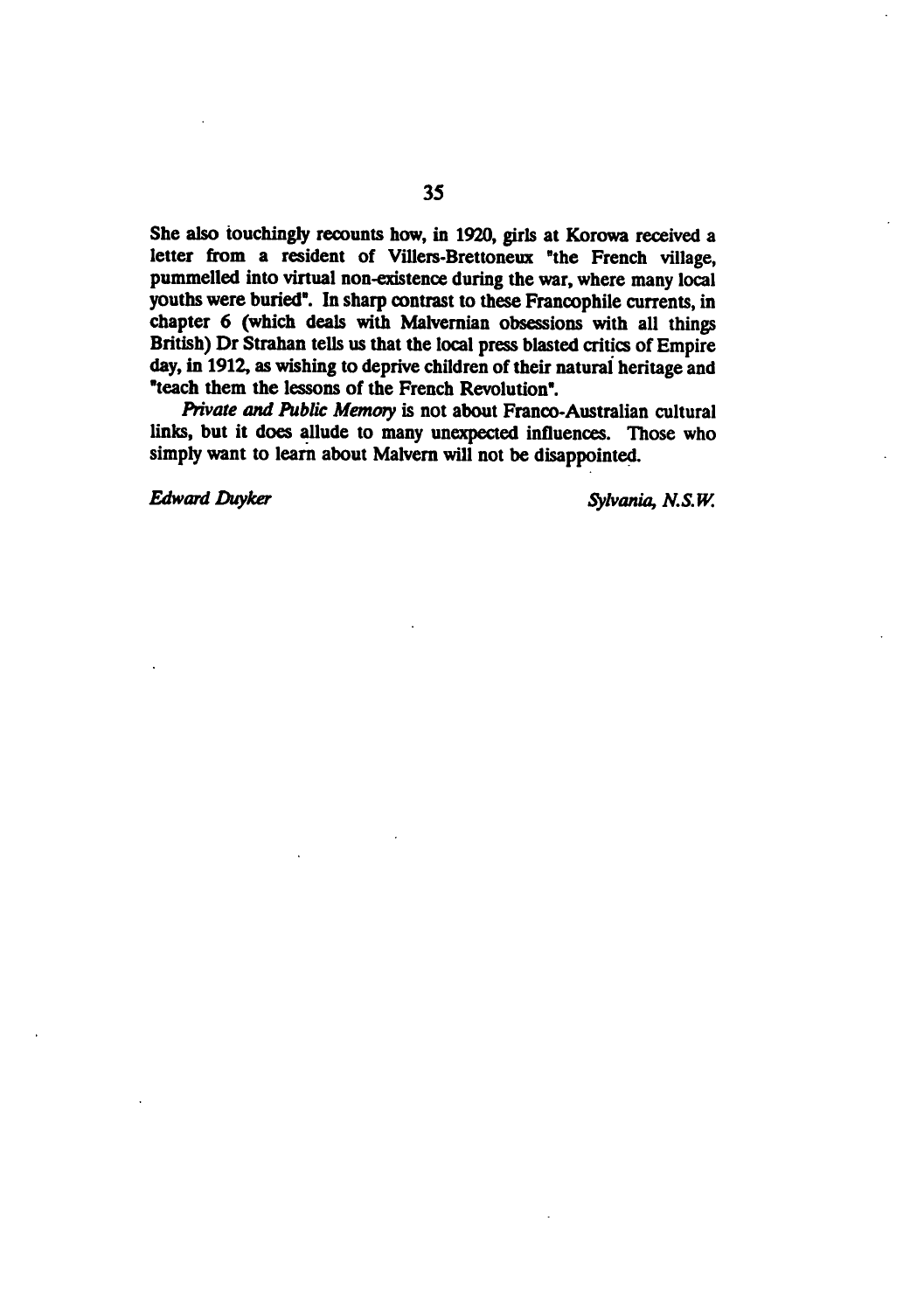## Françoise Lionnet, Autobiographical Voices: Race, Gender, Self-Portraiture, Ithaca, Cornell University Press, 1989, 258 pp.

Francoise Lionnet's book represents both a potently original approach to the understanding of autobiographical writing and an important study of female self-portraiture in its multilingual and multiracial context Three of the women writers the author examines are Francophone: Marie Cardinal is a Franco-Algerian; Maryse Condé is an Antillaise; and Marie-Thérèse Humbert is a Mauritian. The other two, Zora Neale Hurston and Maya Angelou, are Afro-Americans. Lionnet sees all of these women united as *métisses* because of their mixed racial origins; and the theoretical dynamic of her book springs from an exploration of the cultural and linguistic politics of métissage. She writes: "All the texts... interrogate the sociocultural constructions of race and gender and challenge essentializing tendencies that perpetuate exploitation and subjugation..." Lionnet embraces métissage as a term because it is essentially free of pejorative connotations. As she puts it, Métis "derives etymologically from the Latin mixus, 'mixed' and its primary meaning refers to cloth made of two different fibres, usually cotton for the warp and flax for the woof: it is a neutral term, with no animal or sexual implication. It is not grounded in biological misnomers and has no moral judgements attached to it. It evacuates all connotations of 'pedigreed' ascendance, unlike words like octoroon or half-breed."

But Lionnet goes beyond the cultural, linguist and racial applications of the term. She also sees *métissage* as a form of praxis or reading practice which allows her to "bring out the interreferential nature of a particular set of texts" which she considers to be of "fundamental importance for the understanding of many post colonial cultures". This approach is necessary and valid because the writers under consideration "use linguistic and rhetorical structures that allow their plural selves to speak from within the straightjackets of borrowed discourses. The five women authors represent specific examples of creative métissage grounded in the historical and geopolitical realities that motivate and inspire them."

In applying this process to the textual criticism/analysis of autobiography and particularly to the "colonized subjects of patriarchy and racism" Lionnet makes an important contribution to feminist scholarship - in what is effectively the first comparative study of Afro-American and Francophone women writers. I found her discussion of the Mauritian author Marie-Thérèse Humbert's novel  $A$  l'autre bout de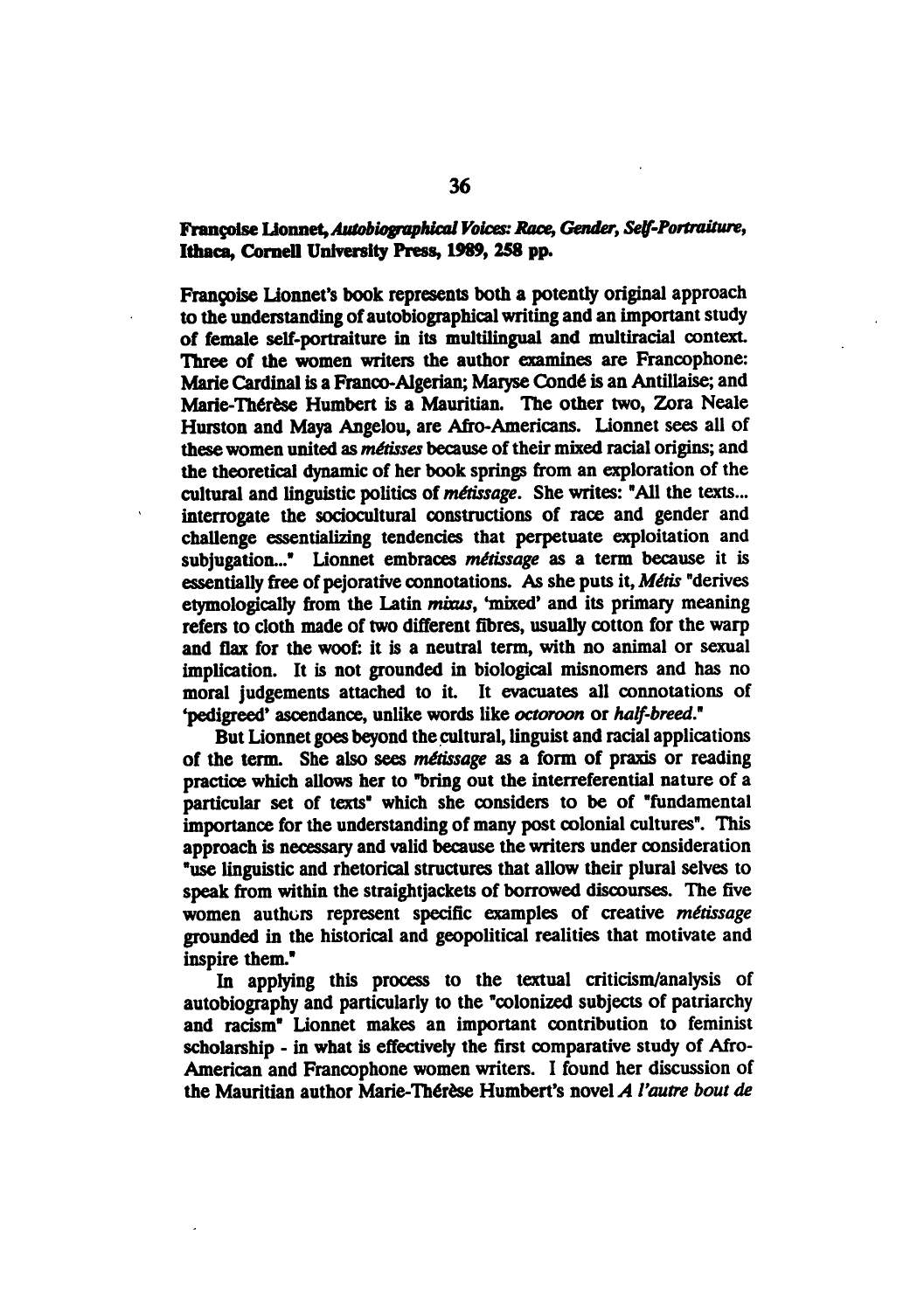moi particularly interesting, perhaps because Lionnet is herself Mauritian and is able to give considerable critical depth to her analysis because of her own cultural and linguistic métissage. It should be stressed, however, that Autobiographical Voices is not simply about women authors. Two of Lionnet's chapters deal with St Augustine (whose mother tongue was a north African patois) and Nietzsche. At first these two men might appear an incongruous choice to discuss with twentieth-century female writers. But Lionnet challenges her readers to reassess them, free of preconceptions, for a "feminist reappropriation of the covertly maternal elements of both the Confessions and Ecce Homo".

This book is a remarkable work which challenges the reader to walk through the overlapping ground of several disciplines and to advance and change the boundaries of these disciplines as he or she progresses. Lionnet even challenges her readers to alter the sequence of her chapters and to be "guided by the threads that seem most compelling". There is an impressive wisdom in her observation that "Reading is a two-way street and implicating myself in my reading, I am in turn transformed by that activity. I can never be a neutral observer of the structures of the texts I read, but my perspectives are also shaped, at least in part, by those present in the texts I discuss... our lives are overdetermined by language and ideology, history and geography, my purpose... is to try to investigate how that larger context may be present in the text, in the interweavings of its languages, but sometimes in such a subtle way as to have been neglected by critical discourses that did not take this context into consideration or that simply tried to eliminate it."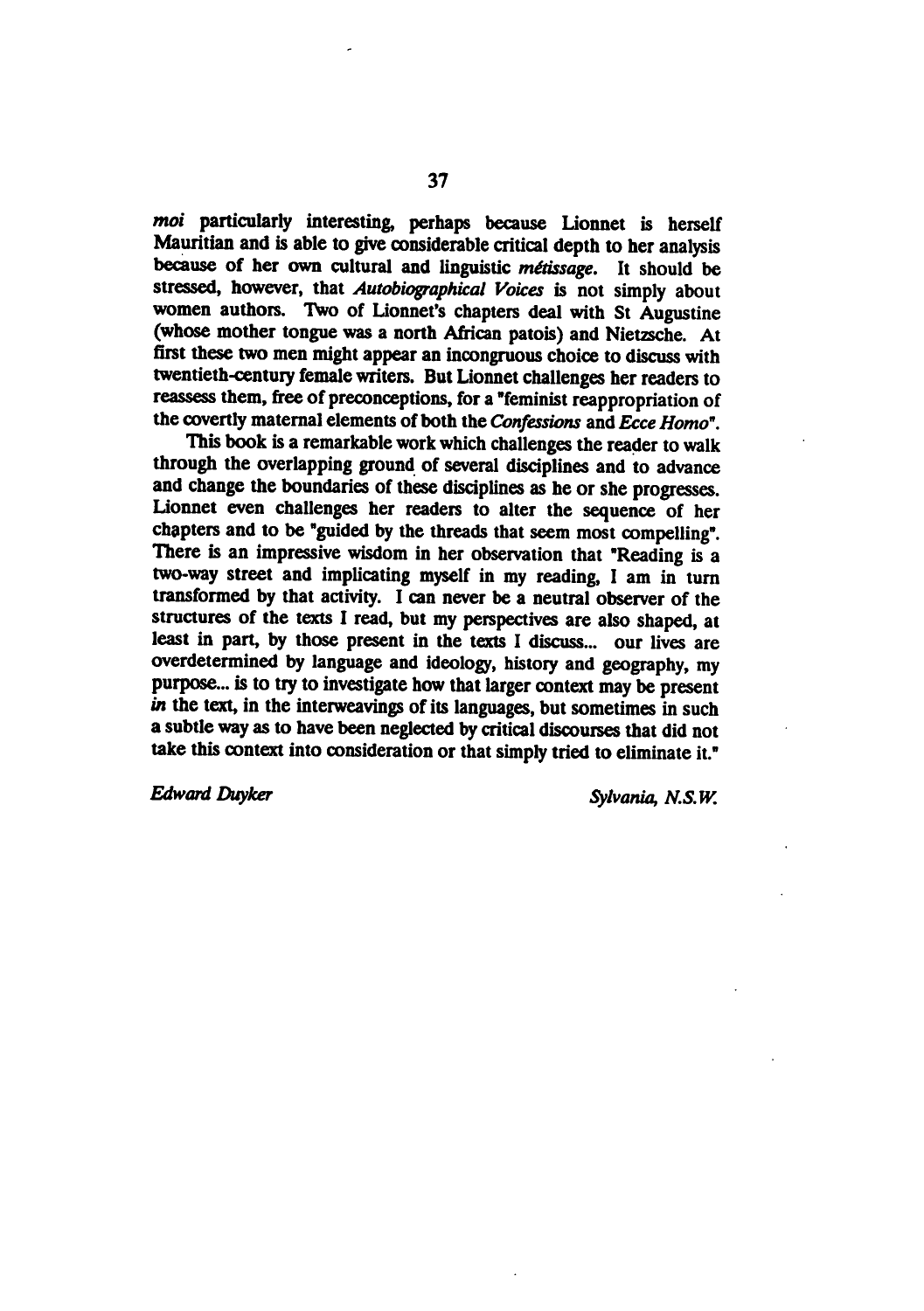Bernard Gildas, Guide des recherches sur l'histoire des familles, Paris, Archives Nationales, 1988, 335 pp. (available from La Documentation Franqaise, 29-31, quai Voltaire, 75340 Paris Cedex 07) FF120.

This impressive guide to family history research in France first appeared in 1981. It is very pleasing to see it reprinted and available to the public once again. Some 10,000 Australians were born in Metropolitan France; but many more have Huguenot, Norman, Mauritian or 'Gold Rush' French ancestors.

Although the Archives Nationales have already published a guide to French Protestant genealogical sources, the guide under review provides a far broader picture. It is probably the most comprehensive work available and is well classified with addresses and bibliographies in each section. Among the appendices is a concordance of the Republican and Gregorian calendars.

The period covered is vast and complex. France, for example, did not centralize registration of births, deaths and marriages as Britain did in 1837. Many records were destroyed during the savage reduction of the Paris Commune in 1871. Still more went up in flames during the First and Second World Wars. Despite this, French archives are among the richest in the world. Anyone serious about French family history research cannot afford to ignore this guide.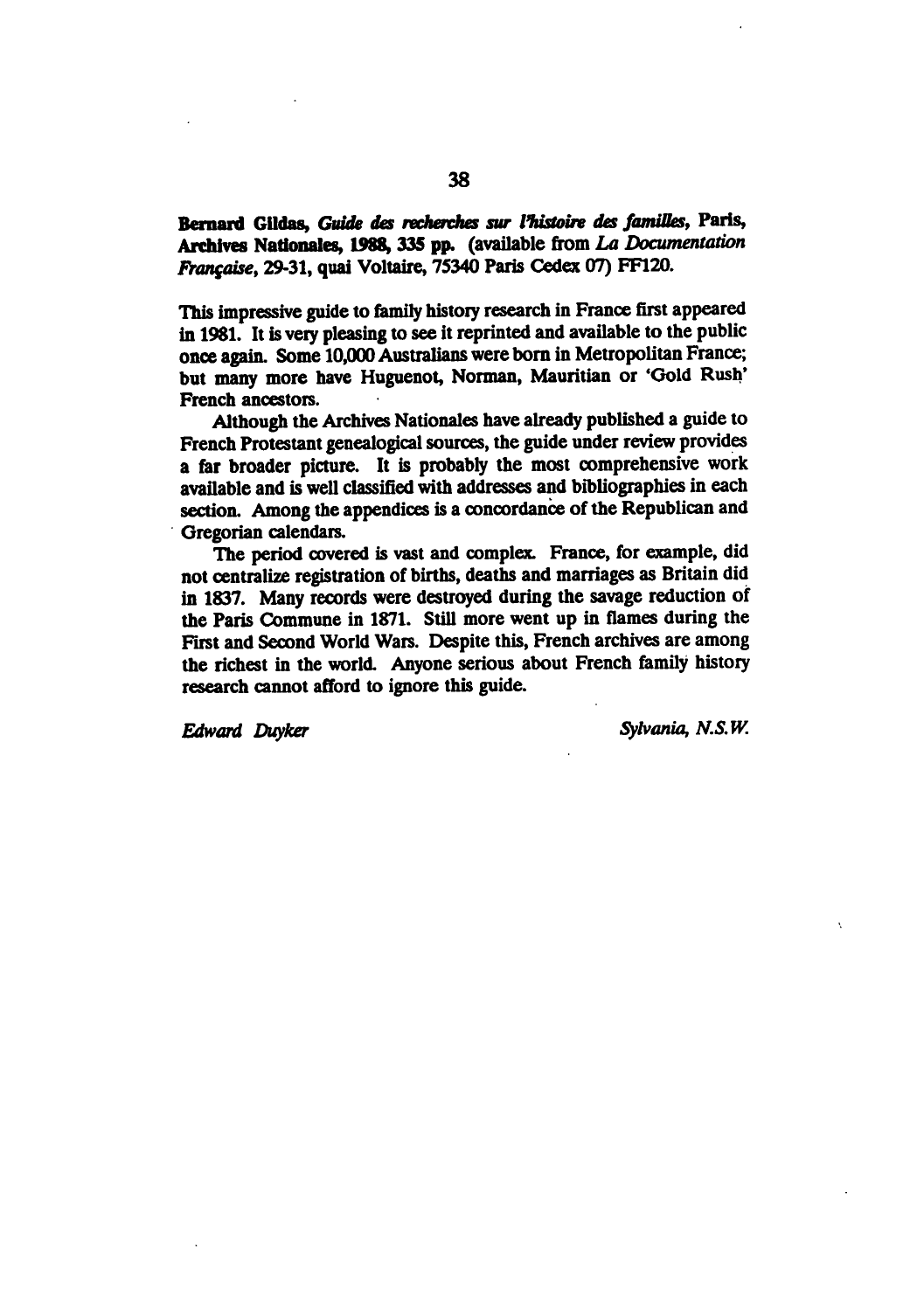## Australian Dictionary of Biography, volume 12: 1891-1939: Smy-z, General Editor: John Ritchie, Melbourne, Melbourne University Press, 1990. 611 pp., \$53.

Volume 12 of the Australian Dictionary of Biography is the last of the projected series excluding the index volume. In all, six volumes have been devoted to the period 1891-1939 - a reflection of the growing size of the Australian population during this period and also of traumatic events in the international arena such as the First World War. The co operative effort of hundreds of writers, this volume is an impressive work of scholarship and an invaluable reference work. As would be expected, it contains substantial entries on well-known national figures such as Arthur Streeton, John Wren, Charles Ulm, David Syme, Louis Stone, and Arthur Upfield.

Over the years I have reviewed a number of volumes in the ADB and railed against gender bias and anglocentrism. Most of the historians who have contributed to the present volume are well aware of the need to give women better representation in our history. Although women are still under-represented, it is pleasing to find more entries on them. There are also a number of entries on Aboriginal Australians. And given the greater awareness of our multicultural heritage, I was glad to encounter at least some entries on immigrants from France.

The first I came across in my reading of Volume 12 was G.E. Sherington's interesting biographical note on the educationist Augustine Soubeiran (1858-1933), a French immigrant of the mid-1870s who was one of the founders of Sydney's "Kambala" Girls School and the initiator of the French-Australian League of Help at the outbreak of the First World War. It's a long haul then to Maurice Blackman's important contribution on the writer Paul Wenz (1869-1939). Born in Reims in 1869 and educated in Paris, Wenz was a fellow pupil and life-long friend of André Gide. He emigrated to Australia in the 1890s and became a grazier on the Lachlan river. During the First World War he served as a liaison officer for British and Australian troops in French military hospitals. Wenz's war experiences inspired his novel Le pays de leurs pères (Paris, 1919) while Australia inspired his novels Le jardin des  $coraux$  (Paris, 1929) and L'écharde (Paris, 1931). He died of pneumonia in 1939 and is buried in the New South Wales town of Forbes.

In between Soubeiran and Wenz, I found a number of individuals with Francophone connections. For example, the pavement scribe Arthur Stace (1885-1967) is described as the son of a "labourer from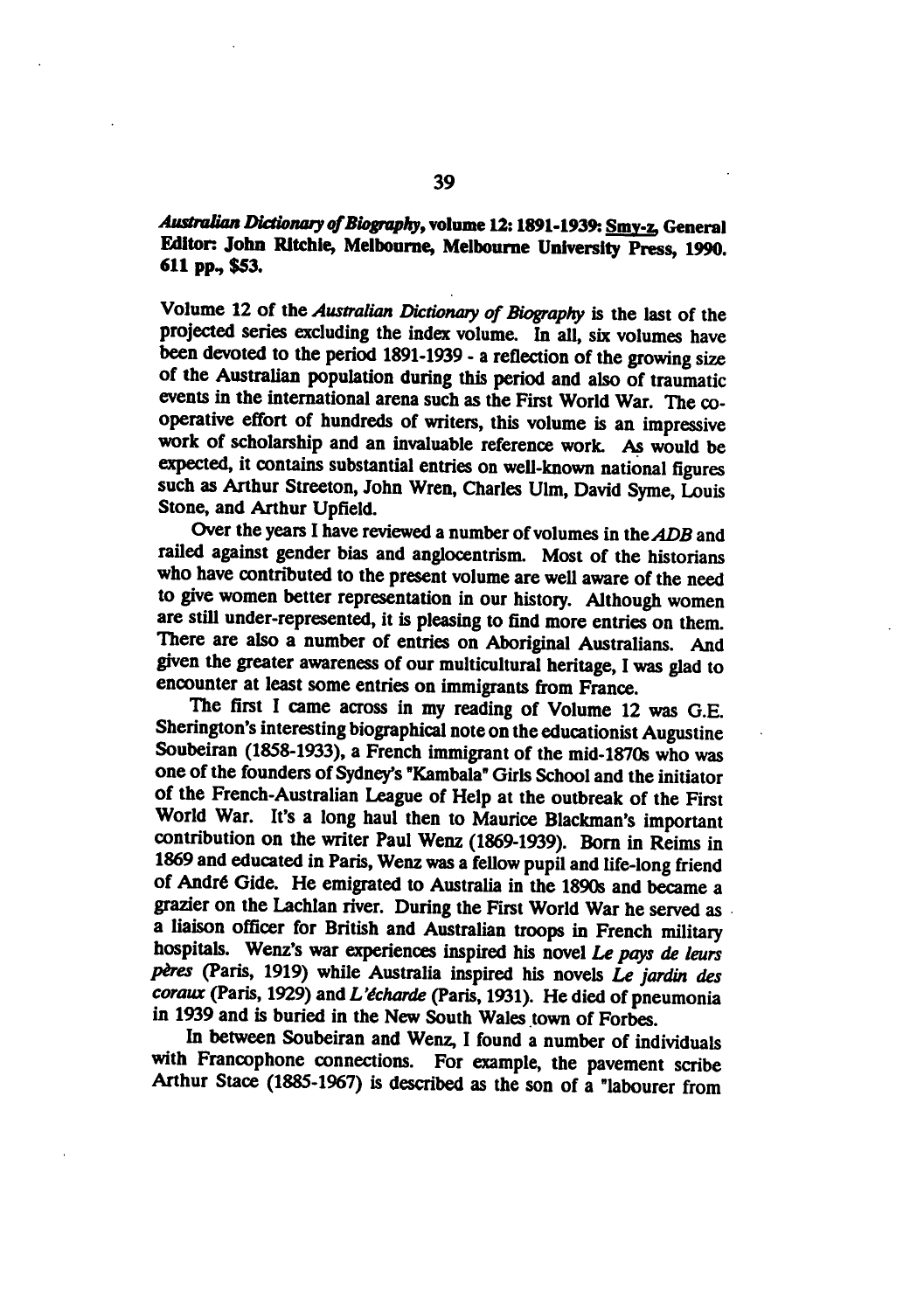Mauritius". The mother of writer P.R. "Inky" Stephensen (1901-1965), Marie Louise Aimée, we learn from Craig Munro was a Russian-born Swiss woman. And the foundation director of the New South Wales Conservatorium of Music, the conductor Henri Verbrugghen (1873- 1934), was a native of French-speaking Brussels.

Many more French-born and Francophone Australians deserved inclusion in this and earlier volumes. Over the years I have passed on a number of entries to the ADB dealing with Mauritians who have made important contributions to Australian society, but all have been ignored. Ironically they have been published by the Dictionnaire de Biographie Mauricienne. Perhaps in the years to come we will see new and revised volumes which will mention Marc-Joseph Marion Dufresne and his officers Julien Crozet and Ambroise Le Jar du Clesmeur, who led the first European expedition to Van Diemen's Land after Tasman; the artists and naturalists Nicolas Petit and Charles Lesueur who accompanied Nicolas Baudin to Australian waters; the sugar growing pioneers Elfonard Adam, Charles Burguez, Charles Lacaze and Joseph Duval; the agronomist Albert Giraud; the physician and cultural activist Louis Gellé and the journalists Léon Magrin and Albert Sourdin - to name just a few. One can hope!

 $\overline{\phantom{a}}$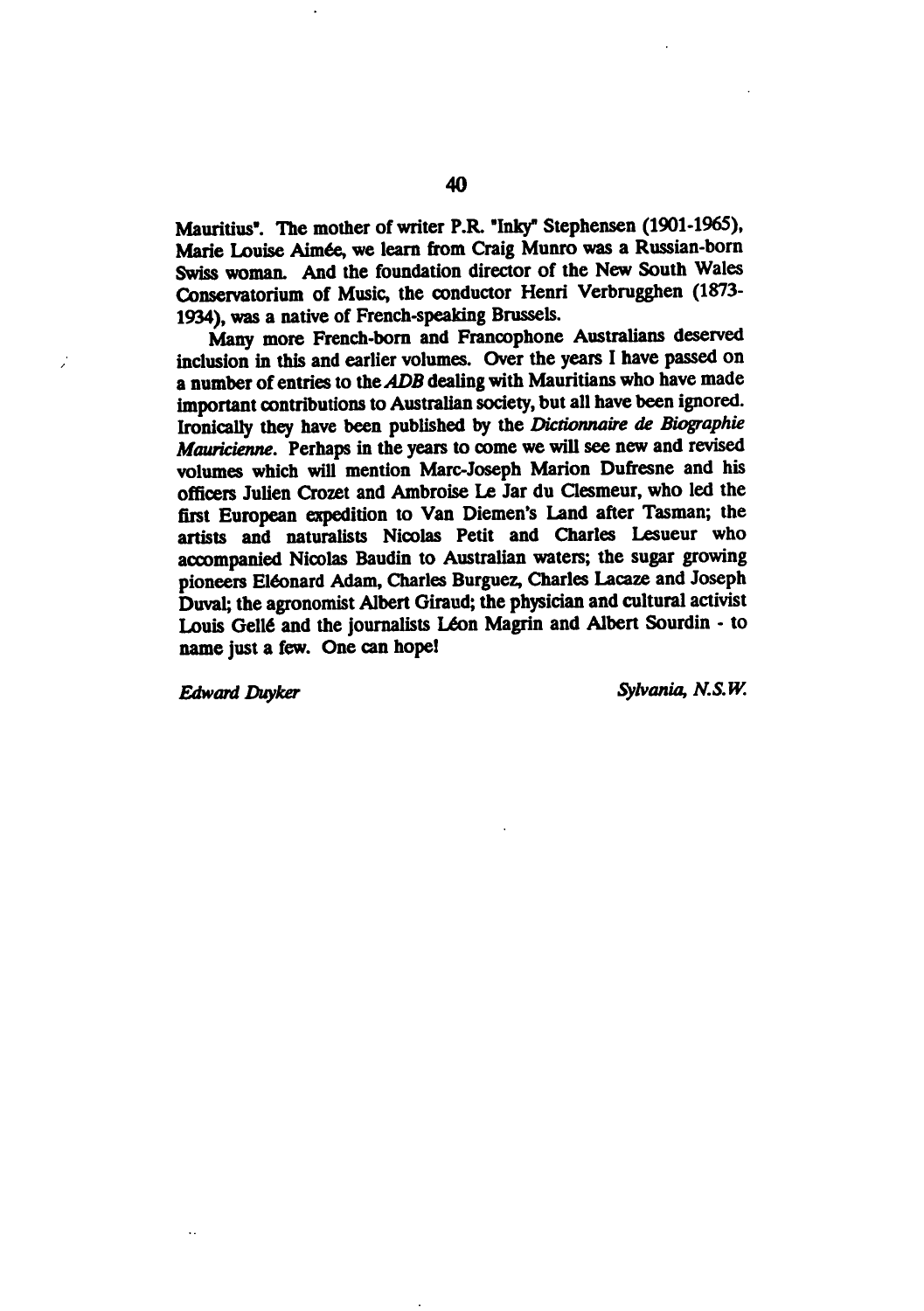Joseph Lo Bianco & Alain Monteil, French in Australia: New Prospects, Canberra, Centre d'Etudes et d'Echanges Francophones en Australle/Australlan Federation of Modern Language Teachers' Associations, 1990, 111 pp. (Available free by sending a stamped  $$1.30$ A4 envelope to CEEFA 6 Perth Avenue, Yarralumla, 2600).

French in Australia is a very welcome publication. At a time when it has been argued by some that the importance of French should diminish Joseph Lo Bianco and Alain Monteil have presented a wealth of statistical data to show the present strength of French language study in Australia and the value of expanding it. The authors' arguments are cogent. They have neither ignored the reality of English as the "Latin of the Modern Age\* nor denied the economic value of Japanese to Australians. But they have presented a case for French as a very "learnable" language which, together with Italian and Spanish, has the least linguistic distance from English and already has a strong available infrastructure in this country. They suggest that the affinity with other Romance languages means that French should not be overlooked as a passport to its major siblings. They reaffirm the familiar arguments for French as an international/diplomatic language with official, co-official or semi-official status in very many countries.

In my opinion, the authors make a good case for the need to reassess traditional notions of the economic value of French in Australia. Central to their argument is the importance of French in Europe which after 1992 will have a single economy three times the size of Japan. But they add, "The trade, tourism and scientific value of French... extends well beyond Europe". Finally they argue that French will remain attractive to Australian students because of the cultural prestige associated with it. Lo Bianco and Monteil proceed cautiously on this point. They write: "In setting forth such a dimension of French it is important to assert that no elitist and hierarchical notions of 'cultural superiority' are intended. It is rather, a point about a variable that has been examined extensively in the research literature of applied linguistics. Unless learners admire the culture and lifestyle of the speakers of the language they are studying, then it will be difficult to expect them to be motivated enough to stick with the study of the language sufficiently to gain proficiency."

French in Australia does not plead a special sentimental case. Rather, it presents a convincing description of French as a vital part of Australian education with an important role in the future intellectual